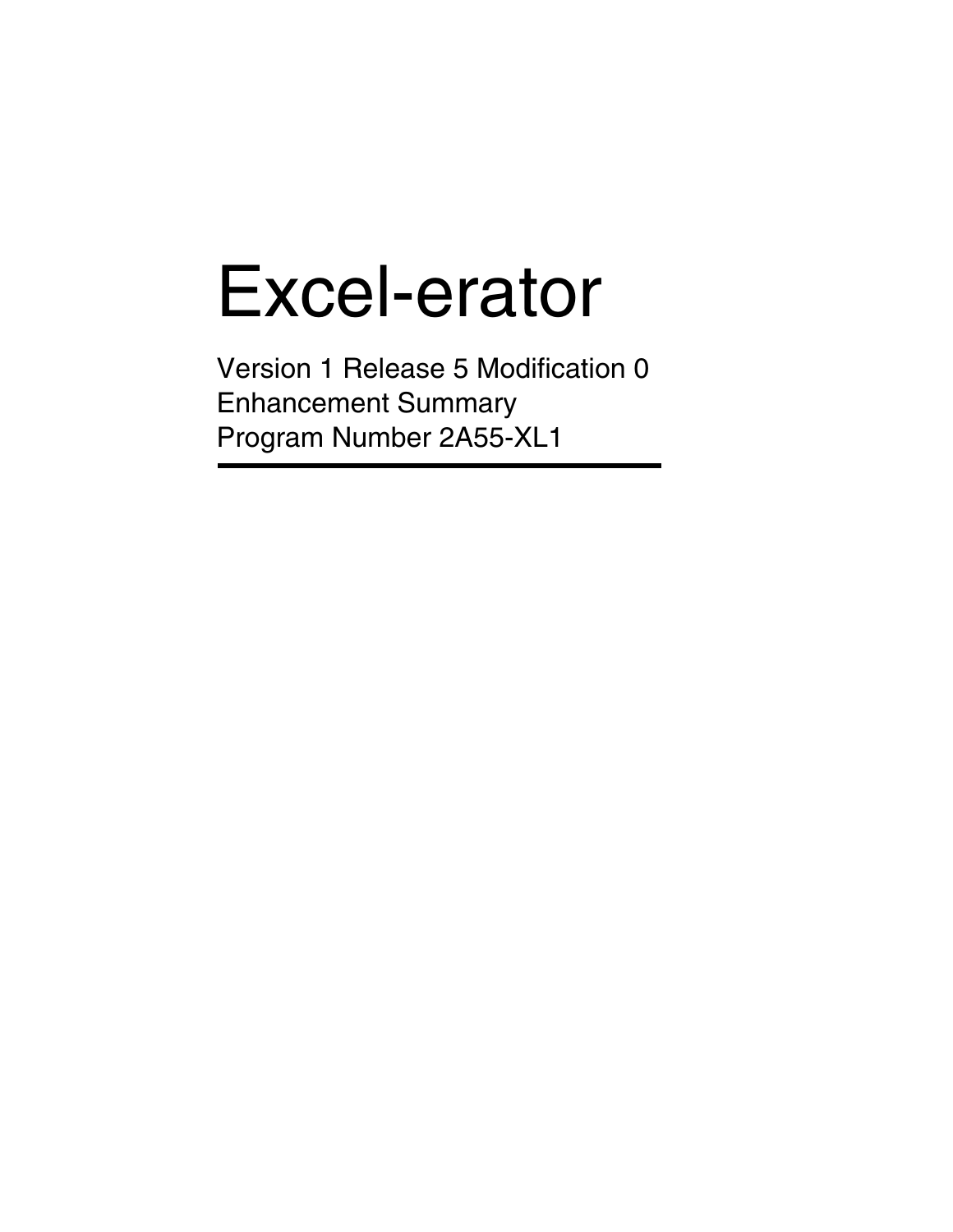**Fifth Edition (January 2005)**



809 W Howe St Seattle, WA 98119

Phone: (206) 284-5078 Fax: (206) 284-5029<br>E-mail: tech-support@g E-mail: tech-support@gumbo.com<br>Web: www.gumbo.com www.gumbo.com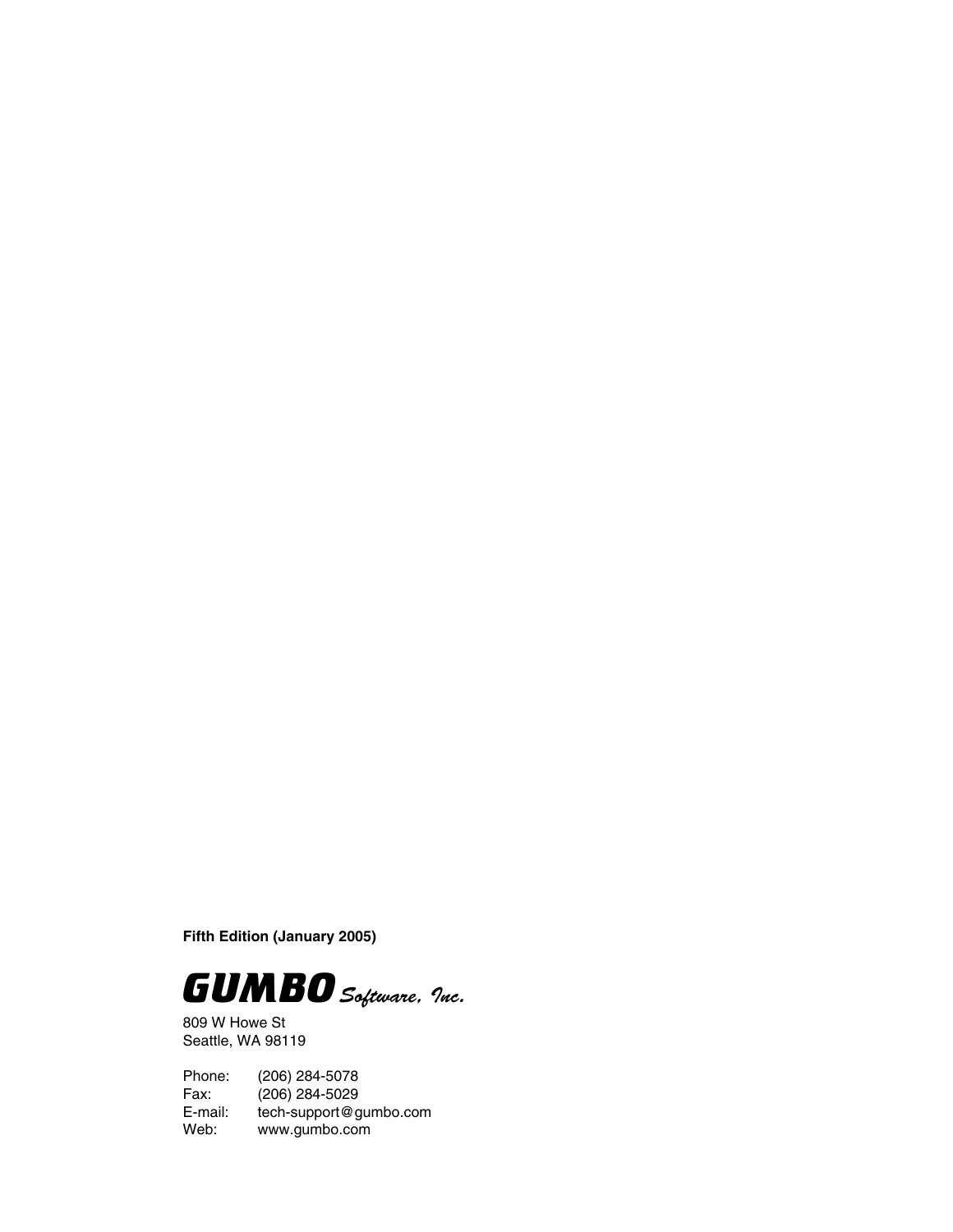# **Installation Instructions**

#### **Restoring the new release**

Read the Enhancement Summary to determine if any changes affect your installation. To install Ver 1 Rel 5 Mod 0, sign on as the security officer.

1. Verify that your machine is at OS/400 V5R1M0 or later by running:

DSPDTAARA DTAARA(QGPL/QSS1MRI)

- 2. Mount the distribution media in the appropriate device.
- 3. Submit the Restore Licensed Program (RSTLICPGM) command to batch:

RSTLICPGM LICPGM(2A55XL1) DEV(device-name) LNG(2924)

**Note:** You may receive inquiry message CPA3DE4 "Directory not registered © G)". If you do, you will receive it three times. In all cases it is safe to take a "G".

4. Enter your permanent authorization code.

# **Enhancements for Excel-erator Version 1 Release 5 Modification 0**

# **What's In This Section**

This section provides information on Excel-erator enhancements for the current release, notes any customer code implications, and describes where to find more information when applicable.

# **SNDFEXCEL Command Changed**

The maximum number of positional parameters allowed on the Send File Excel (SNDFEXCEL) command was accidentally shipped as \*NOMAX. The value has been corrected to 3. In the unlikely event that you have compiled CL programs with positionally specified parameters beyond the third, you must recompile them.

# **Numeric Field Formatting Added**

Numeric fields that specify an edit code are now formatted in accordance with the edit code.

Numeric fields without edit codes but with decimal positions are now formatted to preserve trailing zeros. For example a two decimal position field now shows as 1.10 instead of 1.1.

# **Update To Output BIFF4 (Excel4) Sheets**

Previously, spreadsheets were generated in a variant of BIFF2 most closely resembling that generated by Excel 2.1. With this update files are generated as BIFF4 i.e. Excel 4.0. With this change, various Excel based functions are enabled. For example the formatting control buttons bold, italic, underline, currency, percent, and comma now work.

# **Blank \*COLHDG Lines Suppressed**

Previously, the \*COLHDG special value always generated 3 rows of column heading even if one or more rows were blank for all fields. Entirely blank heading rows are now suppressed.

# **Added FONT() Parameter**

A new font typeface (FONT) parameter was added to both the Copy To Excel (CPYTOEXCEL)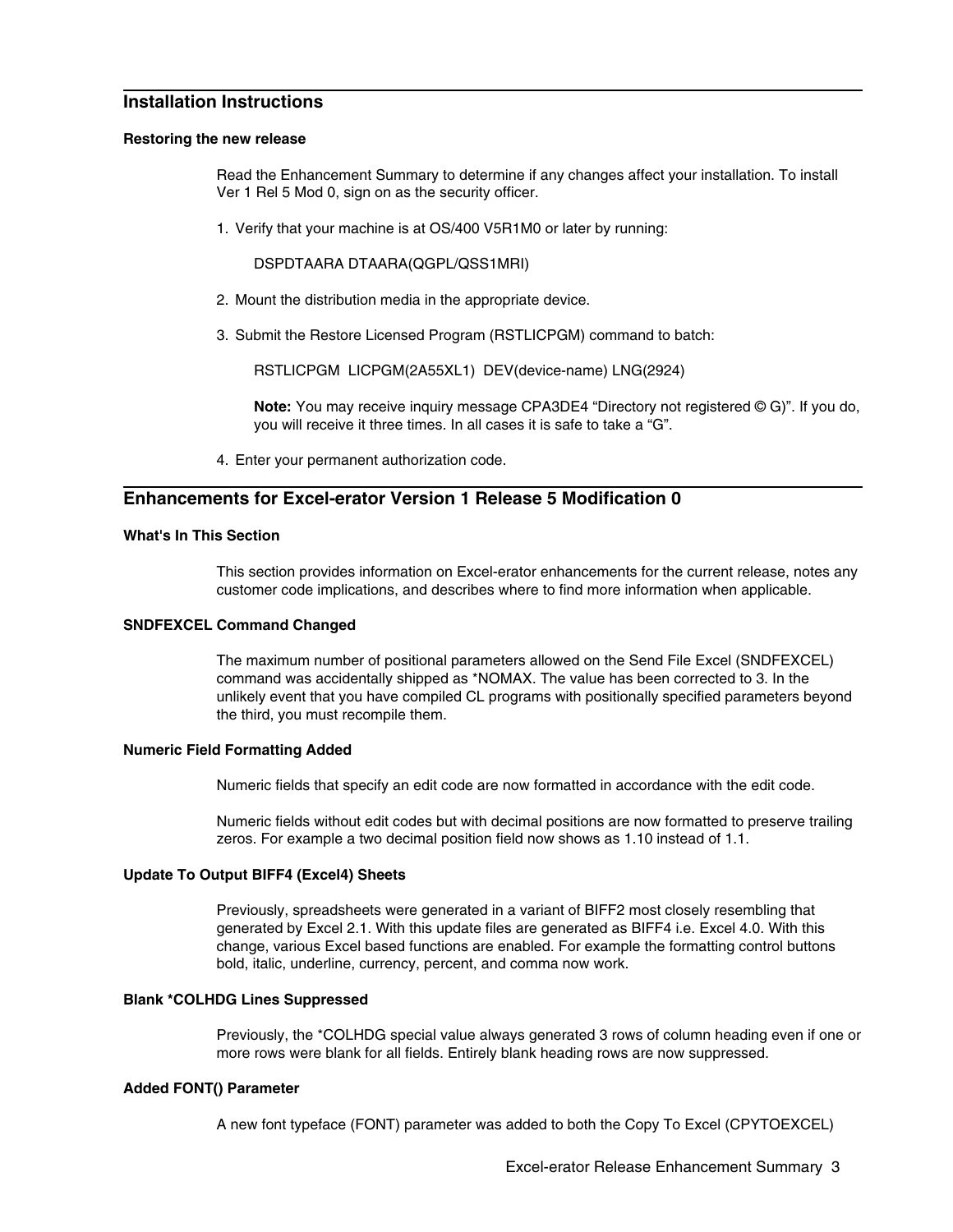and Send File Excel (SNDFEXCEL) commands. The parameter allows you to specify the font used in the generated spreadsheet.

# **Additional COLHDG() Special Values**

The following special values were added to the column headings (COLHDG) parameter:

#### **\*FLDNAMBLD**

The file's field names are used as column headings. The column headings are bold.

#### **\*ALIASBLD**

The file's field aliases are used as column headings. The column headings are bold.

#### **\*COLHDGBLD**

The file's field column headings are used as column headings. The column headings are bold.

# **Added COMMENT() Parameter**

A new cell comments (COMMENT) parameter was added to both the Copy To Excel (CPYTOEXCEL) and Send File Excel (SNDFEXCEL) commands. The parameter allows you to specify comments for cells in the generated spreadsheet. The parameter is useful for adding freeform text information such as when the original data was generated.

#### **\*COLHDG Blank Suppression Corrected**

The column headings (COLHDG) parameter's \*COLHDG special value was incorrectly suppressing blank lines resulting in incorrect headings in some cases.

# **Added COLHDGFMT() Parameter**

A new column heading format (COLHDGFMT) parameter was added to both the Copy To Excel (CPYTOEXCEL) and Send File Excel (SNDFEXCEL) commands. The parameter allows you to specify formatting applied to the cells containing column headings. Each element corresponds to an Excel setting accessible by selecting Format->Cells. The values that each element accepts have their usual Excel meanings with one exception: "Alignment-Horizontal" accepts a \*TYPE special value which is not available in Excel. When \*TYPE is specified, the column headings of character fields are given \*LEFT horizontal alignment while the column headings of numeric fields are given \*RIGHT horizontal alignment. See Excel's help for additional information.

# **Added PALETTE() Parameter**

A new color palette (PALETTE) parameter was added to both the Copy To Excel (CPYTOEXCEL) and Send File Excel (SNDFEXCEL) commands. The parameter allows you to specify replacements for the default colors included in the spreadsheet's palette. The color palette is made up of the specification for sixteen colors, numbered 1 through 16, and assigned names such as \*BLACK, \*RED, etc. Each color in turn is made up of the specification for the amount of red, green, and blue (RGB) components that make up the color. The amount is a number between 0 and 255. The larger the amount, the more of the component present. You can determine the RGB values for a specific color using Excel's Tools-> Options-> Color-> Custom tab.

You specify a replacement for a default color by specifying its name and the new RGB values to use. If a color is modified then all references to the color's name, used in other parameters, are also modified. For example if color \*RED is changed to (255 106 0), color \*RED becomes orange and all parameters that specify \*RED will produce this orange.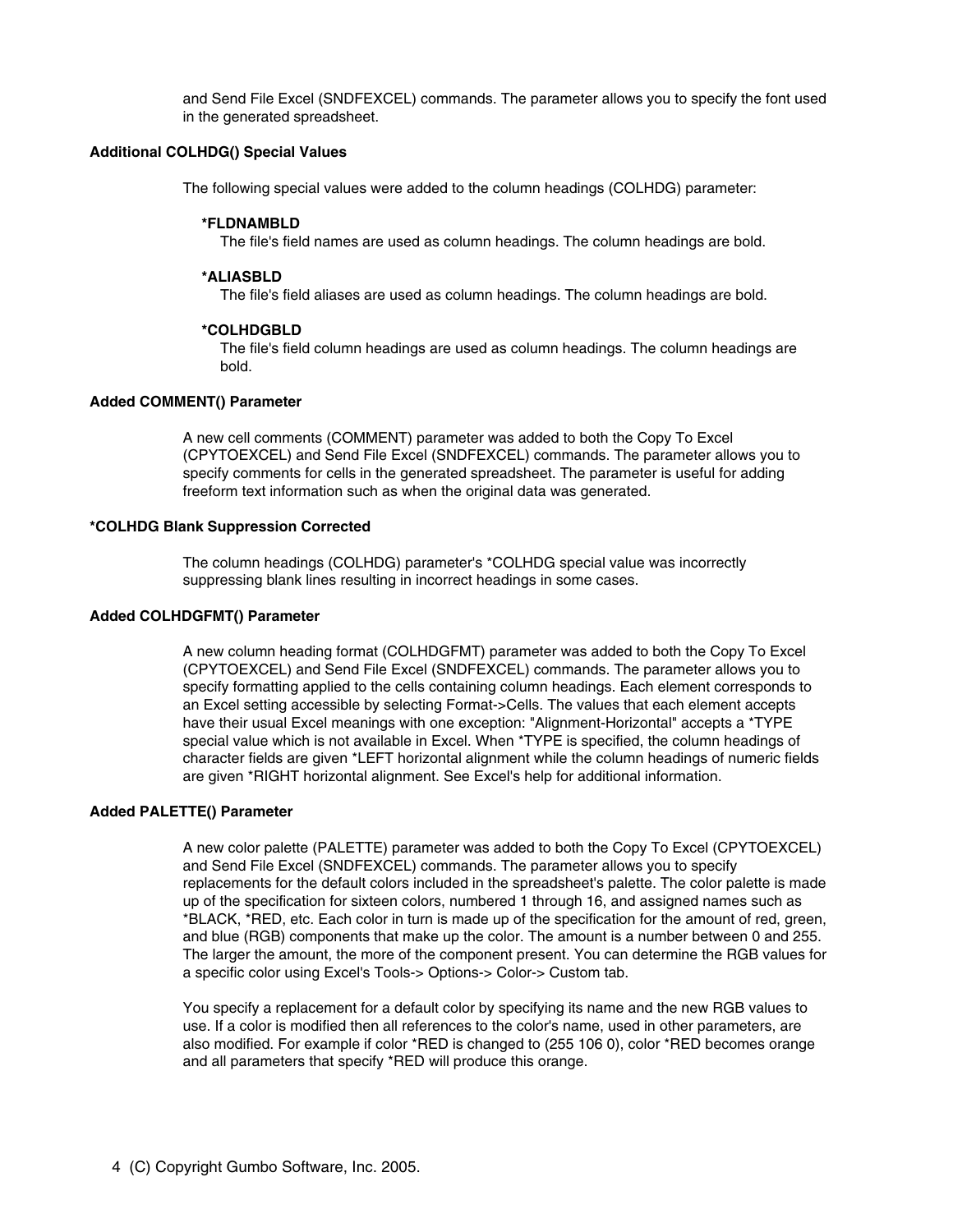# **Include object (INCOBJ) Parameter Added**

The Send File Excel (SNDFEXCEL) command has been enhanced to allow including additional objects (PC Files) in the generated e-mail. Up to 64 additional objects can be included, either as attachments or in the body of the e-mail. This can, for example, be used to include standard terms and conditions in the generated e-mail.

# **Authorization Component Corrections And Updates**

o Authorization code now enforces requirement that \*LPAR license is run on a partitioned machine. If a formally partitioned machine becomes unpartitioned while the software is running under an \*LPAR license, a grace period is granted.

# **Spreadsheet Processor Corrections And Updates**

- o New support for BIFF4 required record types added.
- o An incorrect type code in the BOF record prevented XP from opening some spreadsheets. The correct type code is now used.

# **Integrated File System Component Corrections And Updates**

- o The maximum stream file size that can be generated has been increased to 256 Gig from 2 Gig.
- o Functions and parameters to allow the specification of additional object attributes at stream file creation time have been added. These are the attributes of the CHGATR command.
- o Added zero suppressing binary data type processing for path resolution.

# **Mail Set Up Corrections And Updates**

- o When DSPMAILLOG command fails, clean up code was removing wrong message making it hard to diagnose problems.
- o The Verify/Set Up Local SMTP (VFYLOCAL) command's Internet Gateway processing has been made optional for the products that include it. This is for backward compatibility. The processing is removed from most products.

# **Program Distribution Corrections And Updates**

o Product installation preserves any product job descriptions when a new release is installed over an old release in order to preserve any customer changes. This caused the CHKPRDOPT command and the Verify that Excel-erator is installed correctly menu option to show a failure. The product exit program has been changed to allow job descriptions from an old release to be honored as "present".

# **Send Mail Component Corrections And Updates**

- o An error in the QtmmSendMail() api causes the second and subsequent sends to fail on systems without a QPRTVALS data area. The error has been papered over and PMR49413 submitted to IBM.
- o Add functions and exports to handle editing and adding object lists to mail message.
- o Email address parser was mishandling domains and routes that contain seldom used but legal characters such as the underscore (\_).
- o Add "application/pdf" content type processing for attached files.